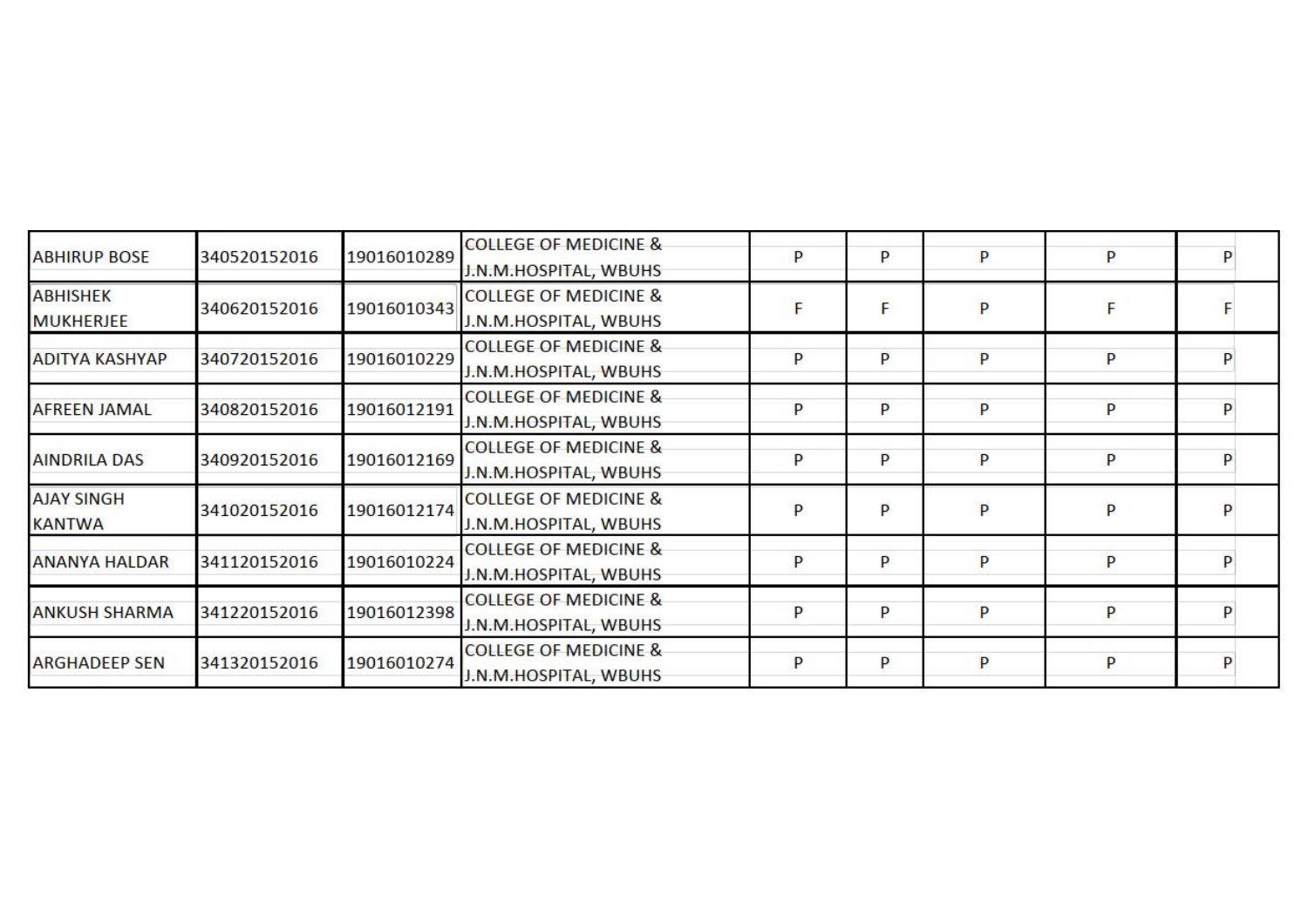

Result Sheet of MBBS 3rd Prof Part-II December,2019 - January,2020 Examination

| <b>Student Name</b>              | <b>Registration No</b> | <b>Roll No</b> | <b>College Name</b>                                       | <b>Medicine</b> | <b>Surgery</b> | <b>Obstetrics</b><br>Gynaecology | <b>Paediatrics</b><br>including<br>Neonatology | <b>Remark</b> |
|----------------------------------|------------------------|----------------|-----------------------------------------------------------|-----------------|----------------|----------------------------------|------------------------------------------------|---------------|
| <b>ARKO SEN</b>                  | 341420152016           | 19016010389    | <b>COLLEGE OF MEDICINE &amp;</b><br>J.N.M.HOSPITAL, WBUHS | P               | H              | P                                | P                                              | P             |
| <b>ARNAB</b><br><b>CHOWDHURY</b> | 324220152016           | 19016010178    | <b>COLLEGE OF MEDICINE &amp;</b><br>J.N.M.HOSPITAL, WBUHS | P               | P              | P                                | P                                              | P             |
| <b>ARNAB DAS</b>                 | 341520152016           | 19016010179    | <b>COLLEGE OF MEDICINE &amp;</b><br>J.N.M.HOSPITAL, WBUHS | P               | P              | P                                | P                                              | P             |
| ARNAB JYOTI MAL                  | 341620152016           | 19016010183    | <b>COLLEGE OF MEDICINE &amp;</b><br>J.N.M.HOSPITAL, WBUHS | P               | F.             | F                                | F                                              | F.            |
| <b>ARNAB ROY</b>                 | 341720152016           | 19016010422    | <b>COLLEGE OF MEDICINE &amp;</b><br>J.N.M.HOSPITAL, WBUHS | P               | P              | P                                | P                                              | P             |
| <b>ARNISH MAITY</b>              | 341820152016           | 19016010433    | <b>COLLEGE OF MEDICINE &amp;</b><br>J.N.M.HOSPITAL, WBUHS | P               | P              | P                                | P                                              | P             |
| <b>ASRAFUL ALAM</b>              | 341920152016           | 19016010052    | <b>COLLEGE OF MEDICINE &amp;</b><br>J.N.M.HOSPITAL, WBUHS | P               | P              | P                                | P                                              | P             |
| <b>ATANU SARKAR</b>              | 324420152016           | 19016010053    | <b>COLLEGE OF MEDICINE &amp;</b><br>J.N.M.HOSPITAL, WBUHS | P               | P              | P                                | P                                              | P             |
| <b>AVIJIT MALLIK</b>             | 342020152016           | 19016010017    | <b>COLLEGE OF MEDICINE &amp;</b><br>J.N.M.HOSPITAL, WBUHS | P               | P              | P                                | P                                              | P             |
| <b>AYUSH GARG</b>                | 346120152016           | 19016010474    | <b>COLLEGE OF MEDICINE &amp;</b><br>J.N.M.HOSPITAL, WBUHS | P               | P              | P                                | P                                              | P             |
| <b>BAPAN BISWAS</b>              | 342120152016           | 19016010614    | <b>COLLEGE OF MEDICINE &amp;</b><br>J.N.M.HOSPITAL, WBUHS | P               | F              | F                                | P                                              | F             |
| <b>BICHAYAN DAS</b>              | 342220152016           | 19016010524    | <b>COLLEGE OF MEDICINE &amp;</b><br>J.N.M.HOSPITAL, WBUHS | P               | P              | P                                | P                                              | P             |
| <b>BIDYUT SAREN</b>              | 166920132014           | 19016010090    | <b>COLLEGE OF MEDICINE &amp;</b><br>J.N.M.HOSPITAL, WBUHS | N.E.            | N.E.           | N.E.                             | F                                              |               |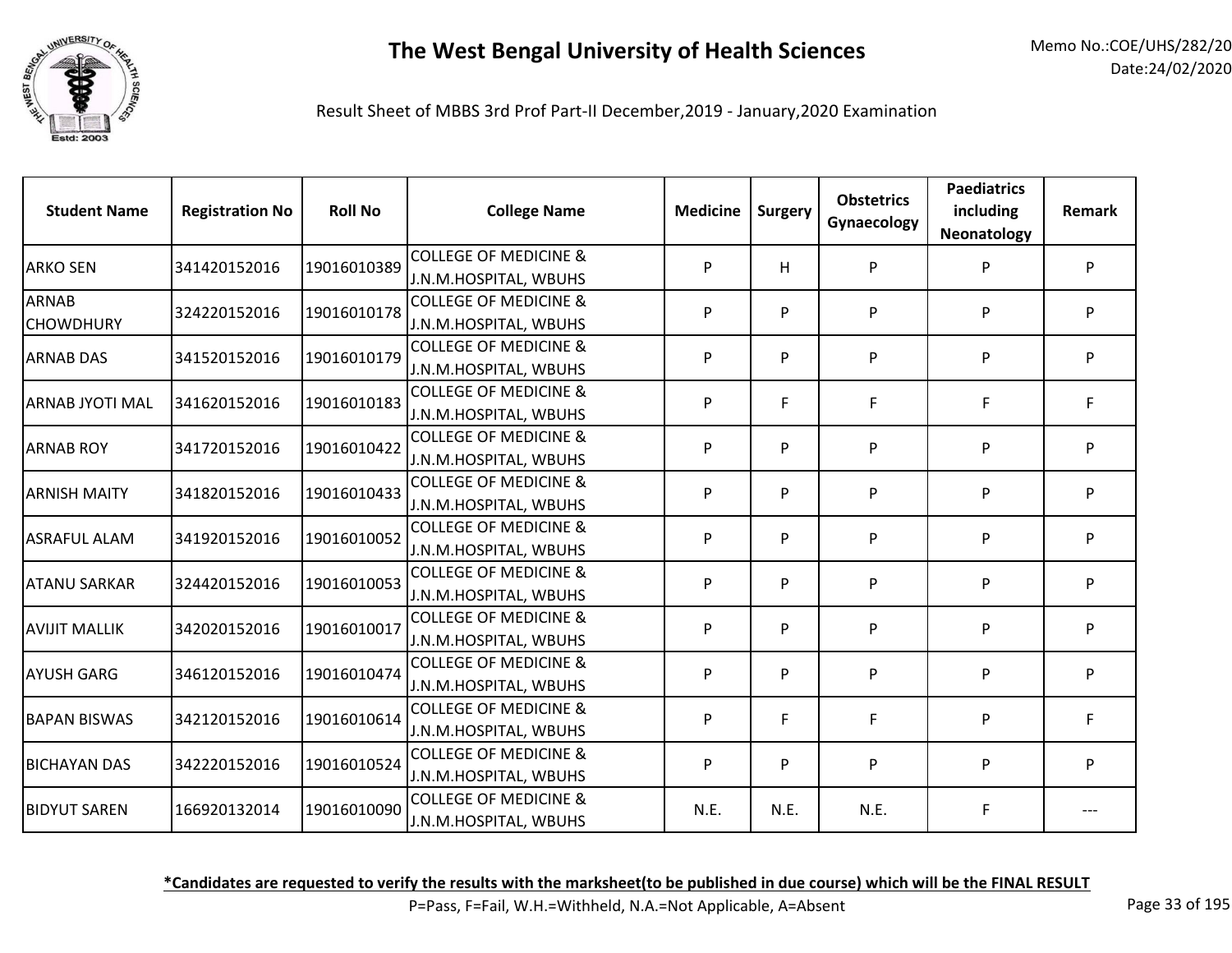

Result Sheet of MBBS 3rd Prof Part-II December,2019 - January,2020 Examination

| <b>Student Name</b>                   | <b>Registration No</b> | <b>Roll No</b> | <b>College Name</b>                                       | <b>Medicine</b> | Surgery | <b>Obstetrics</b><br>Gynaecology | <b>Paediatrics</b><br>including<br>Neonatology | <b>Remark</b> |
|---------------------------------------|------------------------|----------------|-----------------------------------------------------------|-----------------|---------|----------------------------------|------------------------------------------------|---------------|
| CHANDRASHEKHAR<br><b>KUMAR</b>        | 342320152016           | 19016010672    | <b>COLLEGE OF MEDICINE &amp;</b><br>J.N.M.HOSPITAL, WBUHS | Þ               | P       | P                                | P                                              | P             |
| <b>DEEPSHIKHA DAS</b>                 | 342420152016           | 19016010703    | <b>COLLEGE OF MEDICINE &amp;</b><br>J.N.M.HOSPITAL, WBUHS | P               | P       | P                                | P                                              | P             |
| DIPANJAN NANDI                        | 342520152016           | 19016010581    | <b>COLLEGE OF MEDICINE &amp;</b><br>J.N.M.HOSPITAL, WBUHS | P               | P       | P                                | P                                              | P             |
| <b>DIVYA JYOTI</b><br><b>BANERJEE</b> | 343920152016           | 19016010597    | <b>COLLEGE OF MEDICINE &amp;</b><br>J.N.M.HOSPITAL, WBUHS | P               | P       | P                                | P                                              | P             |
| <b>IRA BHARDWAJ</b>                   | 344220152016           | 19016010755    | <b>COLLEGE OF MEDICINE &amp;</b><br>J.N.M.HOSPITAL, WBUHS | P               | P       | P                                | P                                              | P             |
| <b>JAKIR HOSSAIN</b>                  | 344420152016           | 19016012298    | <b>COLLEGE OF MEDICINE &amp;</b><br>J.N.M.HOSPITAL, WBUHS | P               | P       | P                                | P                                              | P             |
| <b>KALYAN HIRA</b>                    | 344720152016           | 19016010840    | <b>COLLEGE OF MEDICINE &amp;</b><br>J.N.M.HOSPITAL, WBUHS | P               | P       | P                                | P                                              | P             |
| <b>KANIKA CHARAN</b>                  | 324520152016           | 19016010783    | <b>COLLEGE OF MEDICINE &amp;</b><br>J.N.M.HOSPITAL, WBUHS | P               | P       | P                                | P                                              | P             |
| <b>KAUSTUV DAS</b>                    | 345120152016           | 19016012201    | <b>COLLEGE OF MEDICINE &amp;</b><br>J.N.M.HOSPITAL, WBUHS | P               | P       | P                                | P                                              | P             |
| <b>KAZI RAHIDUL</b><br><b>ISLAM</b>   | 345620152016           | 19016012202    | <b>COLLEGE OF MEDICINE &amp;</b><br>J.N.M.HOSPITAL, WBUHS | F               | F       | P                                | F                                              | F.            |
| <b>KRISNENDU SEN</b>                  | 345720152016           | 19016012371    | <b>COLLEGE OF MEDICINE &amp;</b><br>J.N.M.HOSPITAL, WBUHS | P               | P       | P                                | P                                              | P             |
| <b>KUSH AWASTHI</b>                   | 345820152016           | 19016010984    | <b>COLLEGE OF MEDICINE &amp;</b><br>J.N.M.HOSPITAL, WBUHS | P               | P       | P                                | P                                              | P             |
| <b>KUSUM SINGH</b>                    | 324620152016           | 19016010917    | <b>COLLEGE OF MEDICINE &amp;</b><br>J.N.M.HOSPITAL, WBUHS | P               | P       | P                                | P                                              | P             |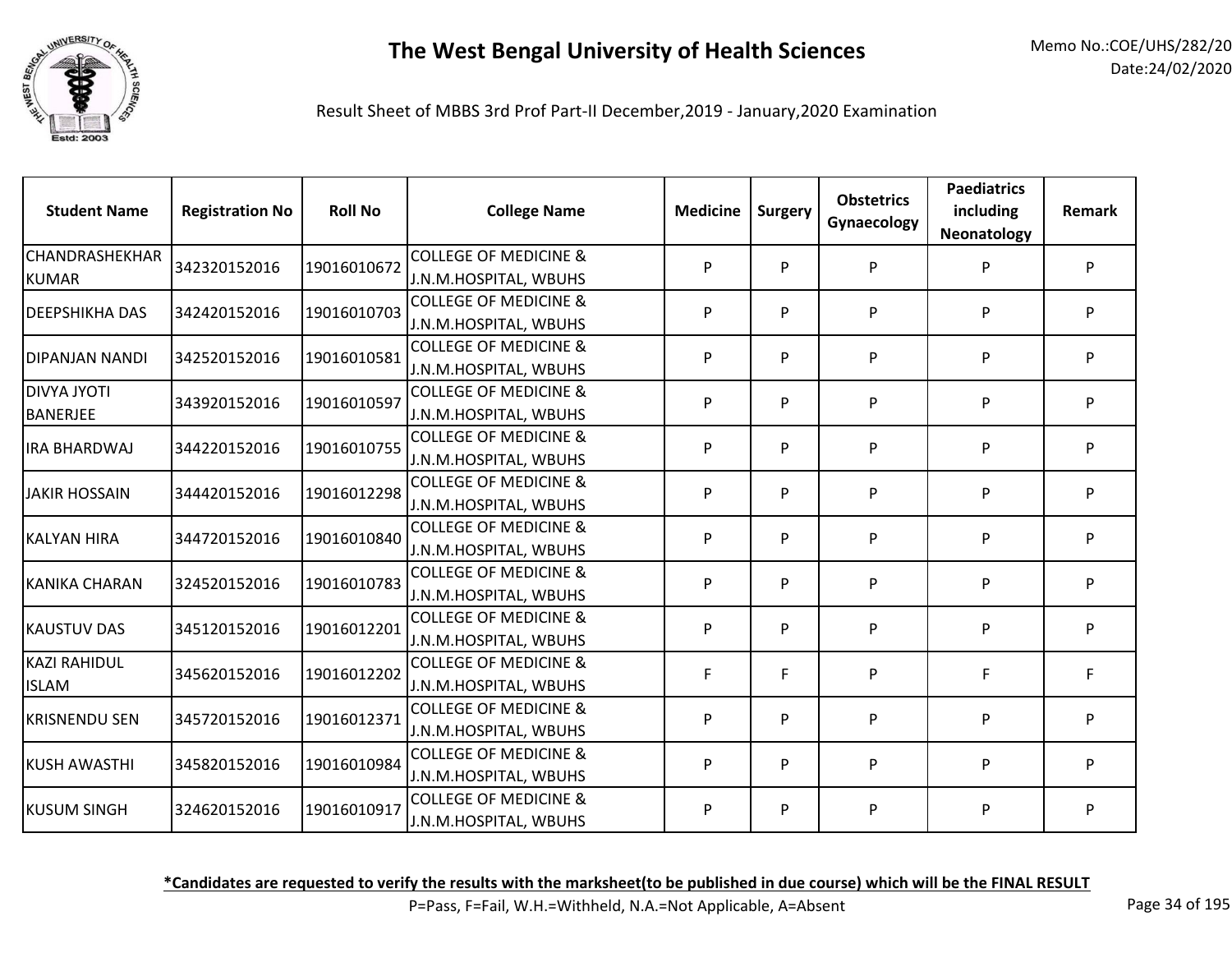

Result Sheet of MBBS 3rd Prof Part-II December,2019 - January,2020 Examination

| <b>Student Name</b>                 | <b>Registration No</b> | <b>Roll No</b> | <b>College Name</b>                                       | <b>Medicine</b> | Surgery | <b>Obstetrics</b><br>Gynaecology | <b>Paediatrics</b><br>including<br>Neonatology | Remark |
|-------------------------------------|------------------------|----------------|-----------------------------------------------------------|-----------------|---------|----------------------------------|------------------------------------------------|--------|
| <b>MAYANK GUPTA</b>                 | 442220142015           | 19016011002    | <b>COLLEGE OF MEDICINE &amp;</b><br>J.N.M.HOSPITAL, WBUHS | P               | P       | H                                | H                                              | P      |
| <b>MD AMANUR</b><br><b>HOSSAIN</b>  | 324720152016           | 19016010944    | <b>COLLEGE OF MEDICINE &amp;</b><br>J.N.M.HOSPITAL, WBUHS | P               | P       | P                                | P                                              | P      |
| <b>MD RABIUL HAQUE</b>              | 345920152016           | 19016010797    | <b>COLLEGE OF MEDICINE &amp;</b><br>J.N.M.HOSPITAL, WBUHS | P               | P       | P                                | P                                              | P      |
| IMD SOHEL RANA                      | 346020152016           | 19016010818    | <b>COLLEGE OF MEDICINE &amp;</b><br>J.N.M.HOSPITAL, WBUHS | P               | P       | P                                | P                                              | P      |
| MD. AMIR SAEED                      | 324820152016           | 19016011116    | <b>COLLEGE OF MEDICINE &amp;</b><br>J.N.M.HOSPITAL, WBUHS | P               | P       | P                                | P                                              | P      |
| <b>MOUMITA</b><br><b>SULTANA</b>    | 346220152016           | 19016010887    | <b>COLLEGE OF MEDICINE &amp;</b><br>J.N.M.HOSPITAL, WBUHS | P               | P       | P                                | P                                              | P      |
| MRITUNJAY KUMAR 324920152016        |                        | 19016011269    | <b>COLLEGE OF MEDICINE &amp;</b><br>J.N.M.HOSPITAL, WBUHS | P               | P       | P                                | P                                              | P      |
| MUSKAN SAINI                        | 346420152016           | 19016011071    | <b>COLLEGE OF MEDICINE &amp;</b><br>J.N.M.HOSPITAL, WBUHS | F               | F       | F                                | F.                                             | F      |
| NABANITA GARAI                      | 346520152016           | 19016011072    | <b>COLLEGE OF MEDICINE &amp;</b><br>J.N.M.HOSPITAL, WBUHS | P               | P       | P                                | P                                              | P      |
| <b>NIRAJ KUMAR</b><br><b>MANDAL</b> | 325120152016           | 19016011403    | <b>COLLEGE OF MEDICINE &amp;</b><br>J.N.M.HOSPITAL, WBUHS | P               | P       | P                                | P                                              | P      |
| <b>NITIN BISWAS</b>                 | 325220152016           | 19016011164    | <b>COLLEGE OF MEDICINE &amp;</b><br>J.N.M.HOSPITAL, WBUHS | W.H.            | W.H.    | W.H.                             | W.H.                                           | W.H.   |
| <b>PRARTHANA DAS</b>                | 346620152016           | 19016011130    | <b>COLLEGE OF MEDICINE &amp;</b><br>J.N.M.HOSPITAL, WBUHS | P               | P       | P                                | P                                              | P      |
| <b>PRATEEK SHOME</b>                | 325320152016           | 19016011087    | <b>COLLEGE OF MEDICINE &amp;</b><br>J.N.M.HOSPITAL, WBUHS | P               | P       | P                                | P                                              | P      |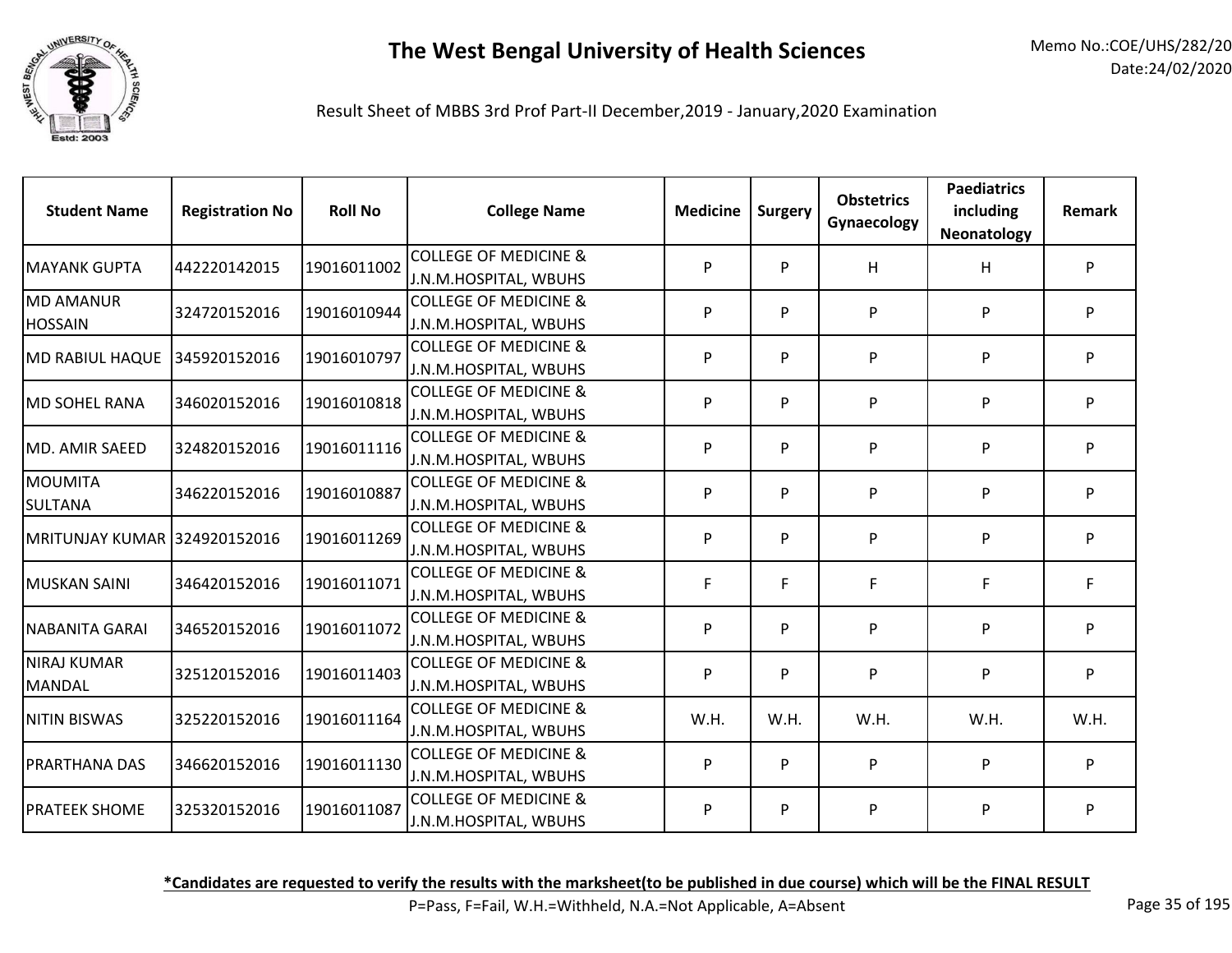

Result Sheet of MBBS 3rd Prof Part-II December,2019 - January,2020 Examination

| <b>Student Name</b>    | <b>Registration No</b> | <b>Roll No</b> | <b>College Name</b>                                       | <b>Medicine</b> | <b>Surgery</b> | <b>Obstetrics</b><br>Gynaecology | <b>Paediatrics</b><br>including<br>Neonatology | <b>Remark</b> |
|------------------------|------------------------|----------------|-----------------------------------------------------------|-----------------|----------------|----------------------------------|------------------------------------------------|---------------|
| <b>PRAVIN SINGH</b>    | 325720152016           | 19016011068    | <b>COLLEGE OF MEDICINE &amp;</b>                          | P               | P              | P                                | P                                              | P.            |
|                        |                        |                | J.N.M.HOSPITAL, WBUHS                                     |                 |                |                                  |                                                |               |
| <b>PRINCE YASIN</b>    | 172620132014           | 19016021094    | <b>COLLEGE OF MEDICINE &amp;</b><br>J.N.M.HOSPITAL, WBUHS | N.A.            | N.A.           | P                                | N.A.                                           |               |
| PRITAM                 | 330720152016           | 19016011108    | <b>COLLEGE OF MEDICINE &amp;</b>                          | P               | P              | P                                | P                                              | P.            |
| <b>BANDYOPADHYAY</b>   |                        |                | J.N.M.HOSPITAL, WBUHS                                     |                 |                |                                  |                                                |               |
| <b>PUJA RAY</b>        | 325420152016           | 19016011396    | <b>COLLEGE OF MEDICINE &amp;</b>                          | W.H.            | W.H.           | W.H.                             | W.H.                                           | W.H.          |
|                        |                        |                | J.N.M.HOSPITAL, WBUHS                                     |                 |                |                                  |                                                |               |
| <b>PUJA ROY</b>        | 325520152016           | 19016011397    | <b>COLLEGE OF MEDICINE &amp;</b>                          | P               | P              | P                                | P                                              | P             |
|                        |                        |                | J.N.M.HOSPITAL, WBUHS                                     |                 |                |                                  |                                                |               |
| <b>RAIHAN UDDIN</b>    | 330920152016           | 19016011549    | <b>COLLEGE OF MEDICINE &amp;</b>                          | P               | P              | P                                | P                                              | P.            |
| <b>MONDAL</b>          |                        |                | J.N.M.HOSPITAL, WBUHS                                     |                 |                |                                  |                                                |               |
| <b>RAJA DAS</b>        | 331120152016           | 19016011553    | <b>COLLEGE OF MEDICINE &amp;</b>                          | P               | P              | P                                | P                                              | P.            |
|                        |                        |                | J.N.M.HOSPITAL, WBUHS                                     |                 |                |                                  |                                                |               |
| <b>RAJARSHI MALLIK</b> | 331420152016           | 19016011558    | <b>COLLEGE OF MEDICINE &amp;</b>                          | P               | P              | P                                | P                                              | P             |
|                        |                        |                | J.N.M.HOSPITAL, WBUHS                                     |                 |                |                                  |                                                |               |
| <b>RAJIB SARKAR</b>    | 331620152016           | 19016011452    | <b>COLLEGE OF MEDICINE &amp;</b>                          | P               | P              | P                                | P                                              | P             |
|                        |                        |                | J.N.M.HOSPITAL, WBUHS                                     |                 |                |                                  |                                                |               |
| <b>RAMSHA SAHIR</b>    | 331920152016           | 19016011333    | <b>COLLEGE OF MEDICINE &amp;</b>                          | P               | P              | P                                | P                                              | P             |
| <b>ANSARI</b>          |                        |                | J.N.M.HOSPITAL, WBUHS                                     |                 |                |                                  |                                                |               |
| <b>RIAJUL ISLAM</b>    | 325820152016           | 19016011321    | <b>COLLEGE OF MEDICINE &amp;</b>                          | P               | P              | P                                | P                                              | P.            |
|                        |                        |                | J.N.M.HOSPITAL, WBUHS                                     |                 |                |                                  |                                                |               |
| RIGDHO SARKAR          | 332120152016           | 19016011622    | <b>COLLEGE OF MEDICINE &amp;</b>                          | P               | P              | P                                | P                                              | P.            |
|                        |                        |                | J.N.M.HOSPITAL, WBUHS                                     |                 |                |                                  |                                                |               |
| <b>RITU DAS GHOSH</b>  | 325920152016           | 19016011466    | <b>COLLEGE OF MEDICINE &amp;</b>                          | P               | P              | P                                | P                                              | P             |
|                        |                        |                | J.N.M.HOSPITAL, WBUHS                                     |                 |                |                                  |                                                |               |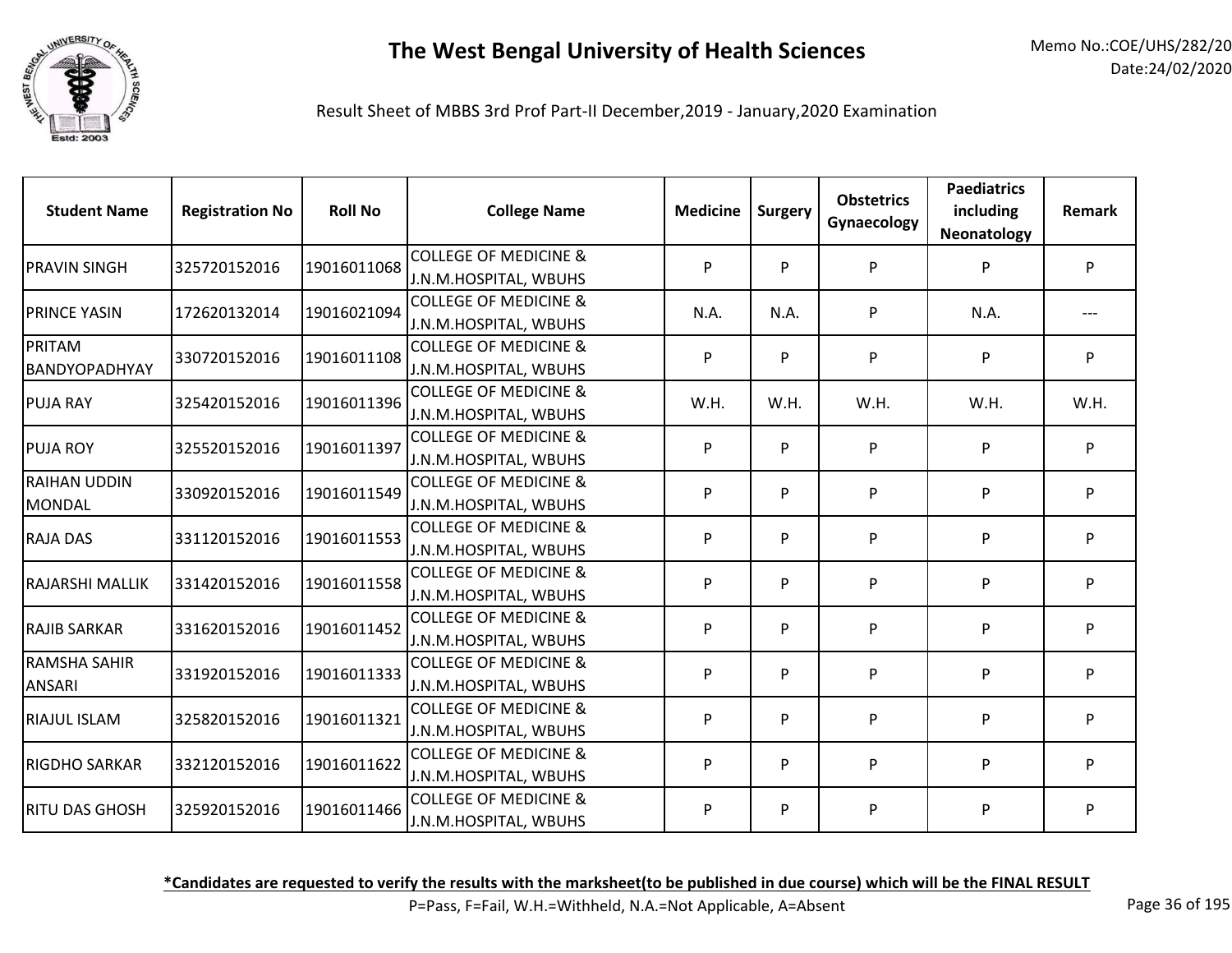

Result Sheet of MBBS 3rd Prof Part-II December,2019 - January,2020 Examination

| <b>Student Name</b>              | <b>Registration No</b> | <b>Roll No</b> | <b>College Name</b>                                       | <b>Medicine</b> | Surgery | <b>Obstetrics</b><br>Gynaecology | <b>Paediatrics</b><br>including<br>Neonatology | <b>Remark</b> |
|----------------------------------|------------------------|----------------|-----------------------------------------------------------|-----------------|---------|----------------------------------|------------------------------------------------|---------------|
| ROKAYA SULTANA<br><b>BISWAS</b>  | 332320152016           | 19016011380    | <b>COLLEGE OF MEDICINE &amp;</b><br>J.N.M.HOSPITAL, WBUHS | P               | P       | P                                | P                                              | P             |
| <b>RUBINUR BISWAS</b>            | 332520152016           | 19016011685    | <b>COLLEGE OF MEDICINE &amp;</b><br>J.N.M.HOSPITAL, WBUHS | P               | F       | P                                | P                                              | F.            |
| <b>RUPKATHA</b><br><b>MONDAL</b> | 332620152016           | 19016011641    | <b>COLLEGE OF MEDICINE &amp;</b><br>J.N.M.HOSPITAL, WBUHS | P               | P       | P                                | P                                              | P             |
| <b>SAIKAT MAITI</b>              | 332720152016           | 19016011446    | <b>COLLEGE OF MEDICINE &amp;</b><br>J.N.M.HOSPITAL, WBUHS | P               | P       | P                                | P                                              | P             |
| SAKSHI SHARMA                    | 332820152016           | 19016011776    | <b>COLLEGE OF MEDICINE &amp;</b><br>J.N.M.HOSPITAL, WBUHS | P               | P       | P                                | P                                              | P             |
| <b>SALMA AKHTAR</b>              | 326020152016           | 19016011782    | <b>COLLEGE OF MEDICINE &amp;</b><br>J.N.M.HOSPITAL, WBUHS | P               | P       | P                                | P                                              | P             |
| <b>SANDIP KIRTANIA</b>           | 248020142015           | 19016011560    | <b>COLLEGE OF MEDICINE &amp;</b><br>J.N.M.HOSPITAL, WBUHS | P               | F       | P                                | P                                              | F.            |
| SANDIPAN<br><b>MUKHERJEE</b>     | 332920152016           | 19016011564    | <b>COLLEGE OF MEDICINE &amp;</b><br>J.N.M.HOSPITAL, WBUHS | P               | P       | P                                | P                                              | P             |
| SATYAM SHIVAM<br><b>JHA</b>      | 333020152016           | 19016011730    | <b>COLLEGE OF MEDICINE &amp;</b><br>J.N.M.HOSPITAL, WBUHS | P               | P       | P                                | P                                              | P             |
| <b>SAURABH</b><br>KESARWANI      | 326220152016           | 19016011668    | <b>COLLEGE OF MEDICINE &amp;</b><br>J.N.M.HOSPITAL, WBUHS | P               | P       | P                                | P                                              | P             |
| <b>SAYAN NANDI</b>               | 333120152016           | 19016011576    | <b>COLLEGE OF MEDICINE &amp;</b><br>J.N.M.HOSPITAL, WBUHS | P               | P       | P                                | P                                              | P             |
| <b>SHANKAR DEY</b>               | 200020142015           | 19016011736    | <b>COLLEGE OF MEDICINE &amp;</b><br>J.N.M.HOSPITAL, WBUHS | н               | H       | н                                | P                                              | P             |
| <b>SHAON KUMAR</b><br>SADHUHAN   | 333320152016           | 19016011742    | <b>COLLEGE OF MEDICINE &amp;</b><br>J.N.M.HOSPITAL, WBUHS | P               | P       | P                                | P                                              | P             |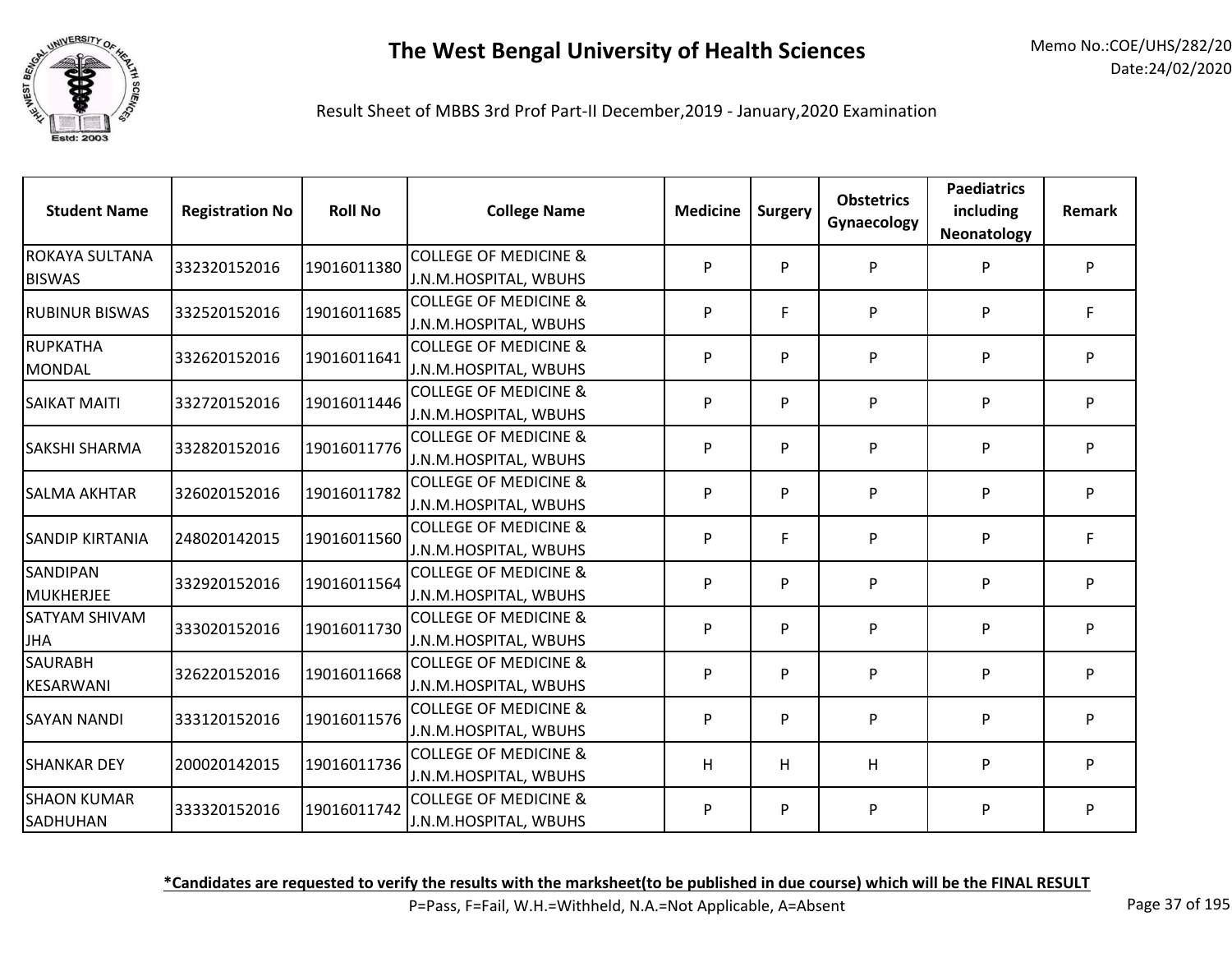

Result Sheet of MBBS 3rd Prof Part-II December,2019 - January,2020 Examination

| <b>Student Name</b>                         | <b>Registration No</b> | <b>Roll No</b> | <b>College Name</b>                                       | <b>Medicine</b> | <b>Surgery</b> | <b>Obstetrics</b><br>Gynaecology | <b>Paediatrics</b><br>including<br>Neonatology | Remark |
|---------------------------------------------|------------------------|----------------|-----------------------------------------------------------|-----------------|----------------|----------------------------------|------------------------------------------------|--------|
| <b>SHATABDI ROY</b>                         | 326420152016           | 19016011706    | <b>COLLEGE OF MEDICINE &amp;</b><br>J.N.M.HOSPITAL, WBUHS | P               | P              | P                                | P                                              | P      |
| <b>SHAYAN BERA</b>                          | 333420152016           | 19016011695    | <b>COLLEGE OF MEDICINE &amp;</b><br>J.N.M.HOSPITAL, WBUHS | P               | P              | P                                | P                                              | P      |
| <b>SHIRSHENDU</b><br><b>SHEKHAR TIKADER</b> | 333520152016           | 19016011938    | <b>COLLEGE OF MEDICINE &amp;</b><br>J.N.M.HOSPITAL, WBUHS | P               | P              | P                                | H                                              | P      |
| <b>SHRABOSTI PAL</b>                        | 333620152016           | 19016011863    | <b>COLLEGE OF MEDICINE &amp;</b><br>J.N.M.HOSPITAL, WBUHS | P               | H              | H                                | H                                              | P      |
| <b>SIMMY TIWARI</b>                         | 326620152016           | 19016011946    | <b>COLLEGE OF MEDICINE &amp;</b><br>J.N.M.HOSPITAL, WBUHS | P               | P              | P                                | P                                              | P.     |
| <b>SK ABDUL AZIM</b>                        | 326820152016           | 19016012228    | <b>COLLEGE OF MEDICINE &amp;</b><br>J.N.M.HOSPITAL, WBUHS | P               | P              | P                                | P                                              | P      |
| <b>SK AZHARUL KARIM</b>                     | 468420142015           | 19016012230    | <b>COLLEGE OF MEDICINE &amp;</b><br>J.N.M.HOSPITAL, WBUHS | P               | P              | P                                | P                                              | P      |
| <b>SOMNATH DURLOV</b>                       | 328420152016           | 19016010118    | <b>COLLEGE OF MEDICINE &amp;</b><br>J.N.M.HOSPITAL, WBUHS | P               | P              | P                                | P                                              | P      |
| <b>SOUMYA DEEP</b><br><b>CHATTOPADHYAY</b>  | 335520152016           | 19016011900    | <b>COLLEGE OF MEDICINE &amp;</b><br>J.N.M.HOSPITAL, WBUHS | P               | P              | P                                | P                                              | P      |
| <b>SUBHAJIT NASKAR</b>                      | 325620152016           | 19016012408    | <b>COLLEGE OF MEDICINE &amp;</b><br>J.N.M.HOSPITAL, WBUHS | P               | P              | P                                | P                                              | P      |
| SUBHRAJIT NASKAR   335920152016             |                        | 19016010149    | <b>COLLEGE OF MEDICINE &amp;</b><br>J.N.M.HOSPITAL, WBUHS | P               | P              | P                                | P                                              | P      |
| SUBHRAJYOTI<br>SARKAR                       | 336120152016           | 19016010146    | <b>COLLEGE OF MEDICINE &amp;</b><br>J.N.M.HOSPITAL, WBUHS | P               | P              | P                                | P                                              | P      |